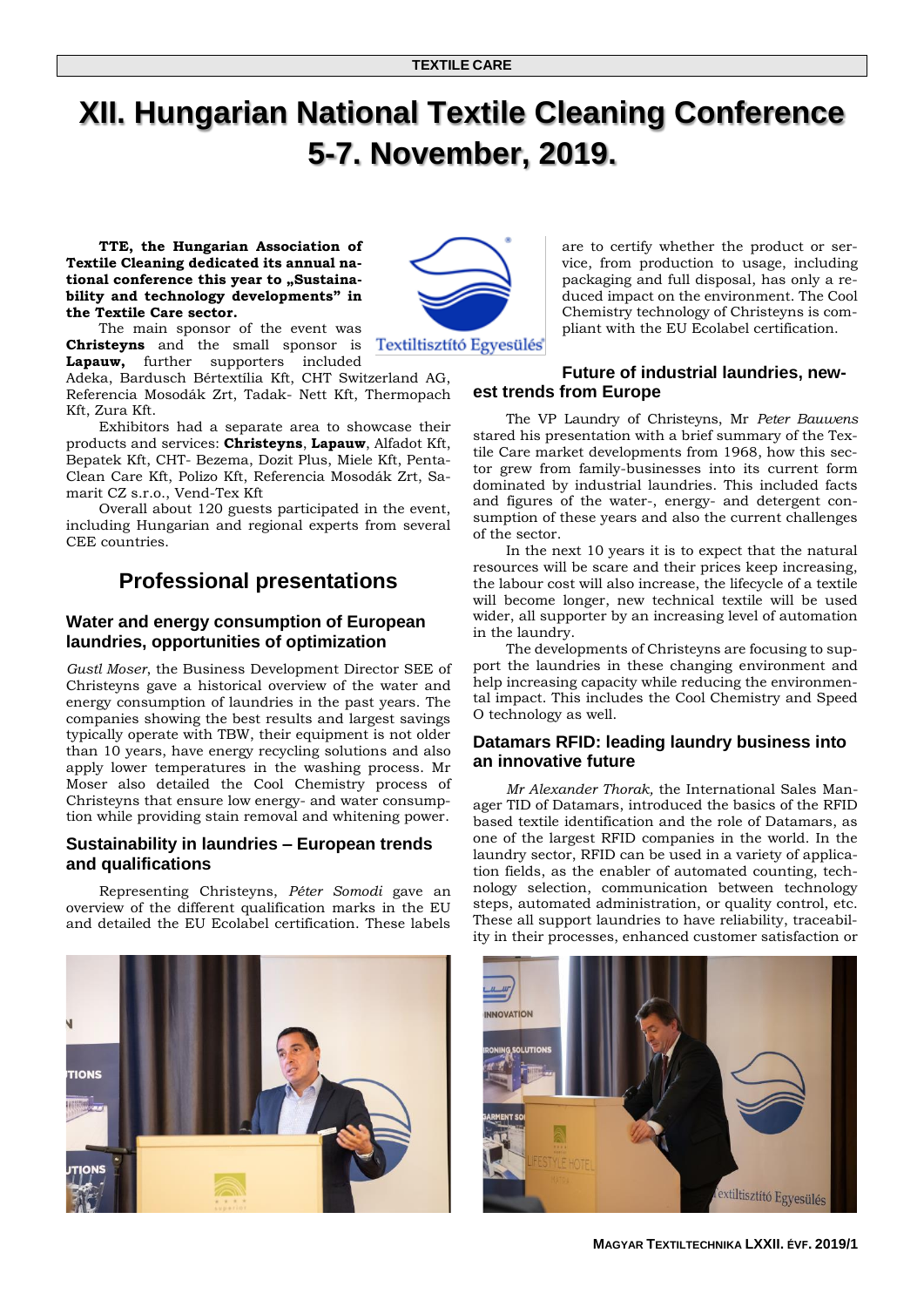save labour cost. Datamars is producing LF, HF and UHF products for 30 years now, has over 200 million tags in circulation, references in over 40 countries at 10.000 companies. Datamars offers full scale technology solution (tags, readers and antennas) and continues its development in order to enhance the "invisible" power of RFID applications.

## **Sustainability and technology development with Lapauw**

The Commercial Director of Lapauw, Mr. *Petr Jirutka* introduced Lapauw, its wide product range including washer, dryer, ironing line, and folders. He also detailed technology developments that support the high productivity of laundry processing, both in flat linen or garments processing. Important developments of Lapauw also include different energy-recycling solutions.



**How to apply changes in consumer protecion in 2019**

*Dr. Varró Tamás*, Managing Director of TOP Clean Kft., detailed the new legislation governing the consumer protection and consumer rights. One of the major changes include the separation of the conciliation body – they will operate as independent bodies in the future. As the consumer can file a claim according to their registered home address, each dry cleaning saloon has to issue the full national list of such bodies, independently from the registered seat of the dry cleaning salon.

As example to consumer complaints a recent case revealed that it is possible to ask for the payment of the cleaning fee in advance, but the necessary communication of it, its consequences shall also be included in the TC.

In the second part of the presentation Mr. Varró summarized the market challenges of the textile cleaning sector, including the growing share of alternative solvents, the decreasing expertise of available workforce, or the changes in the clothing habits of the public. Major challenges in Hungary further include the generationchange in many family-owned businesses, the lack of qualified workforce, the not reliable labelling instructions in clothing, and the delayed change in the attitude in the textile cleaning market, both from the service provider or from the public.

#### **Future of educating textile cleaning professionals**

TMTE is regularly organizing trainings according to the National Qualification Register (OKJ), Mrs. *Ecker Gabriella*, Secretary General of TMTE reported, that in 2018/2019, 12 persons successfully participated in the education, and the next training has already started with 14 participants.

The National Qualification Register (OKJ) is however subject to major changes effective from September 2020. This also effects the education of textile care professionals, trainings in their current form can be started only until the end of 2020.

## **Challenges and solutions in the Serbian textile cleaning sector**

*Mr Goran Popovic,* the representative and one of the major player of the Serbian TC industry, reported on the



current size of the market, its challenges and solutions.

In total 198 dry cleaning companies operate in Serbia, out of which 104 in Beograd. The majority of the machinery is of II. generation, up to 99% PERC. Major challenges include the changes in the clothing habits of people, changes of typical textiles, dry cleaning is a service of luxus, dry cleaning competes with the low-cost textile, there is a limited supply on quality workforce, the depopulation and emigration of young people is very high and the consumers have high complaints rate.

Some of the answers include new marketing strategies, online platforms, loyalty cards, special offers by season or for elderly people or offering other services like clothing repair, ozone treatment for hygiene, coloring of leather goods, cleaning and repair of shoes, etc.

#### **Challenges and solutions in the Slovakian textile cleaning sector**

*Mrs Veronika Temňáková,* the representative of the Slovak Textile Cleaning Association, introduced the association and the Slovak market. In Slovakia about 200 commercial laundries operate, further 300 hospital laundries and 200 HORECA OPL laundries are estimated. Only 7 plants exceed the 10 tons per day production, about 170 plants are below 1 ton per day capacity. The top laundries include 6 Slovak-owned and the majority by international owners. These internationally owned laundries operate with better technologies and have better supply of capital.

Major challenges of the Slovak market include the high energy costs, the increase of labour and logistics